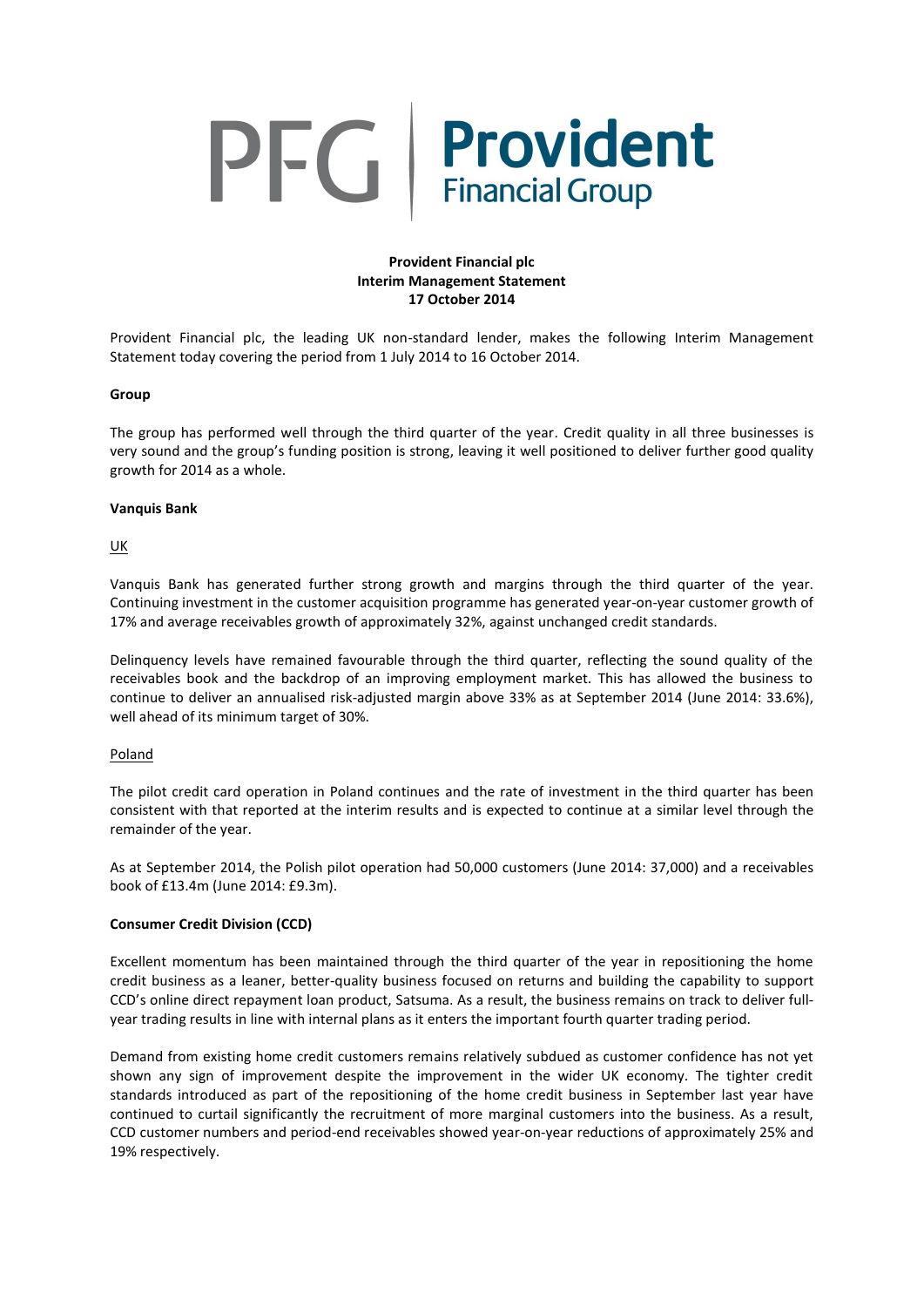The business has continued to experience a marked improvement in the quality of the receivables book from the tighter underwriting and the drive to implement standardised arrears and collections processes. Accordingly, the annualised ratio of impairment to revenue reduced further to around 33% at September 2014, from 35.2% at June 2014 and 38.7% at December 2013. This also supported a further increase in the annualised risk-adjusted margin to approximately 65% at September 2014, up from 62.9% at June 2014 and 58.9% at December 2013.

The rollout of technology required to standardise best practice, access significant efficiency gains across the field organisation and implement market-leading compliance continues to run ahead of plan. 97% of agents are now using the collections app and over 15% are already using the recently launched lending app.

Following the merger of the Greenwood Personal Credit brand into Provident Personal Credit earlier this year, the home credit business will be rebranded as 'Provident' in early November with TV advertising to support this refresh.

## Satsuma

The programme of work to build the capability within Satsuma continues to make good progress. A new decision engine and scorecard will be launched later this month which will allow the business to accommodate behavioural and social data for use in its credit decisioning and improve conversion rates. The collections capability is now embedded within the scalable Vanquis Bank contact centre in Chatham and collections performance is in line with internal plans.

Demand for an online instalment loan product is strong and the continued dislocation caused by the regulatory changes to the payday loans market provides an excellent opportunity to develop a sustainable business with a strong market position capable of delivering the group's target returns. The development of the business will be supported by an increase in advertising spend through the final quarter of the year.

As at September 2014, Satsuma had 14,000 customers (June 2014: 11,000) and a receivables book of £3.2m (June 2014: £2.4m).

#### **Moneybarn**

Moneybarn, the UK's largest non-standard vehicle finance group, was acquired by the group on 20 August. Since its acquisition, trading has been in line with internal plans and good progress has been made in integrating the business within the group's financial reporting and governance procedures. The management team is actively engaged in piloting extensions to the product proposition and work has also commenced to assess the potential opportunities for synergies with the group's other businesses. These include enhancements to underwriting and collections capabilities, the development of a business-to-consumer proposition and leveraging the Vanquis Bank customer base.

#### **Funding and capital**

The group's funding and liquidity positions remain strong. Balance sheet gearing at the end of September was 2.2 times compared with a covenant limit of 5.0 times. The reduction from 2.9 times at June 2014 predominantly reflects the £120m of equity which was raised as part of the acquisition of Moneybarn.

Headroom on the group's committed debt facilities at September 2014 amounted to £220m, which, together with the retail deposits programme at Vanquis Bank, is sufficient to fund maturities and projected growth in the business until May 2017. The headroom is stated after refinancing Moneybarn's debt of approximately £150m from the group's syndicated bank facilities.